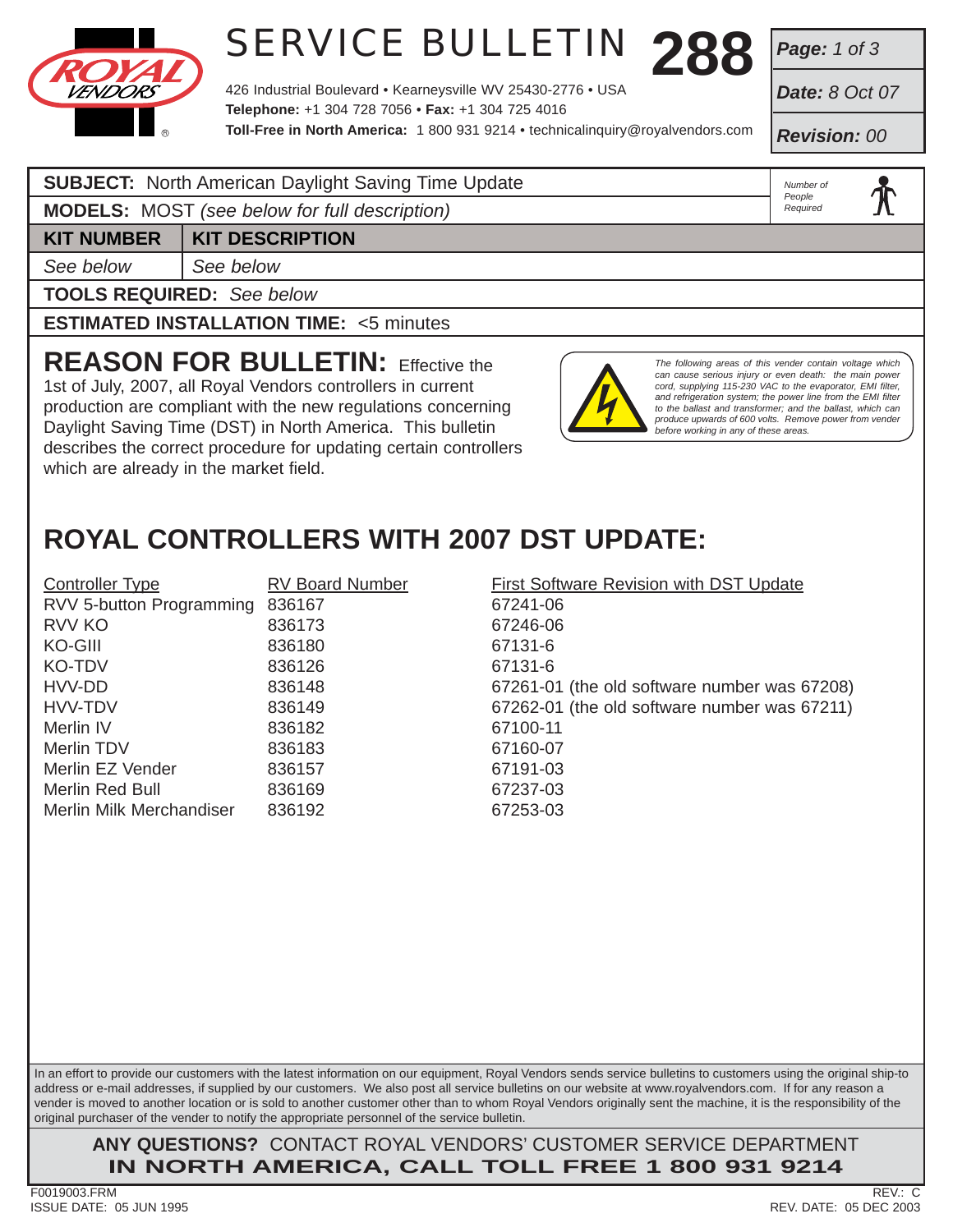

# **288** SERVICE BULLETIN

426 Industrial Boulevard • Kearneysville WV 25430-2776 • USA **Telephone:** +1 304 728 7056 • **Fax:** +1 304 725 4016 **Toll-Free in North America:** 1 800 931 9214 • technicalinquiry@royalvendors.com *Page: 2 of 3*

*Date: 8 Oct 07*

*Revision: 00*

#### **SUBJECT:** North American Daylight Saving Time Update

**MODELS:** MOST

## **INSTALLATION INSTRUCTIONS:**

All of the RVV, KO, and HVV controllers use flash memory to load new software (see "VMC Board Programming Procedure," below). To load software on the Merlins, you will only need to replace the memory chip (EEPROM). In either case, after the software has been updated, you will need to reprogram prices, space-to-sales, selection depth, and other options. (**Note:** After loading the software, the controller may display "Out of Service" until the service mode is entered.)

### **VMC Board Programming Procedure for KO, HVV, & RVV controllers**

Using the P&E Software and BDM Cable

*Note: Prior to upgrading the controller software, it will be necessary to obtain the required BDM interface harness and PROG16Z Flash / EEPROM Programmer Software disk from P&E Microcomputer Systems, Inc., P.O. Box 2044, Woburn MA 01888, or on the web at http://www.pemicro.com.*

*NOTE: You should close any open applications running on your PC before beginning the programming procedure. Likewise, you should not start or run any other applications while programming a control board.*

- 1. Make sure power to the VMC control board has been removed.
- 2. Make sure the BDM programming cable is exiting away from the board.
- 3. Apply power to the control board.
- 4. Start the PROG16Z software per method below. From the "Start" menu on the task bar, select "All Programs"; then as each menu appears select "P&E 68HC16 BDM Programmer"; then "PROG16Z-68HC16 Programmer."

 The P&E software will open. You should see a "PROG16Z- Programmer Version 2.0.2" window. Then, almost immediately, the "PROG Connection Manager" window will pop-up. The interface and port to select depend on the type of programming cable you are using. The DB-25 parallel port style is the most common.

5. Select the interface and port setting. *Note: If the selection you need does not appear, click the "Refresh List" or "Add LPT Port" button, and follow the on screen directions.*

For DB-25 "CABLE 16/32" programmers choose:

- Interface: "CABLE 16/32, Connected via Parallel Port or BDM Lightning"

- Port: "LPT1: Parallel Port" (or other Parallel Port you may be using).

For USB "USB CPU 16/32 MULTILINK" programmers choose:

- Interface: "USB CPU16 MULTILINK (USB-ML-16)"

- Port: "USB1 : USB –ML-16/32 Rev…"

The first time you use the USB programmer it may be necessary to run the USB wizard that will start when

**ANY QUESTIONS?** CONTACT ROYAL VENDORS' CUSTOMER SERVICE DEPARTMENT **IN NORTH AMERICA, CALL TOLL FREE 1 800 931 9214**